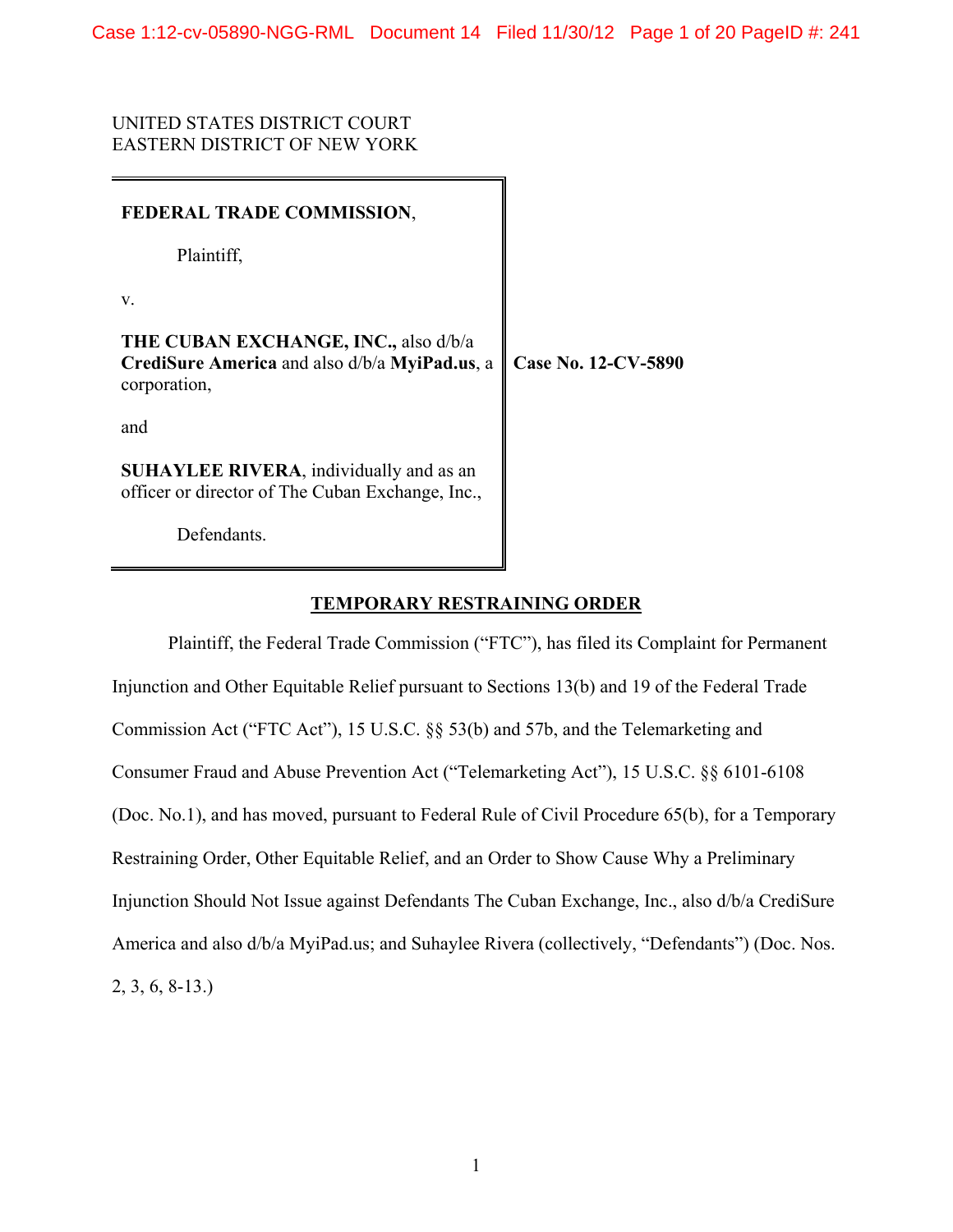#### **I. FINDINGS**

 The Court, upon Order to Show Cause signed and issued on November 29, 2012 (Doc. No. 8) and after a hearing held on November 30, 2012, and having considered the Complaint, the motion for a temporary restraining order, and all declarations, exhibits, and the memorandum of points and authorities, and all other papers attached in support, finds that:

- A. This Court has jurisdiction over the subject matter of this case, and there is good cause to believe that it will have jurisdiction over all parties hereto, and that venue in this district is proper;
- B. There is good cause to believe that Defendants have engaged in and are likely to engage in acts or practices that violate Section 5(a) of the FTC Act, 15 U.S.C. § 45(a), and the FTC's Trade Regulation Rule entitled "Telemarketing Sales Rule" ("TSR"), 16 C.F.R. Part 310, and that the FTC is therefore likely to prevail on the merits of this action;
- C. There is good cause to believe that Consumers will suffer immediate and irreparable harm from Defendants' ongoing violations of Section 5(a) of the FTC Act and the TSR unless Defendants are restrained and enjoined by Order of this Court;
- D. There is good cause to believe that immediate and irreparable damage to this Court's ability to grant effective final relief for Consumers (including monetary restitution, rescission, disgorgement, or refunds) will occur from the sale, transfer, destruction, or other disposition or concealment by Defendants of Documents, records, or other evidence unless Defendants are immediately restrained and enjoined by Order of this Court;
- E. Good cause exists for permitting the FTC to take expedited discovery;
- F. Good cause also exists for the ancillary relief ordered herein;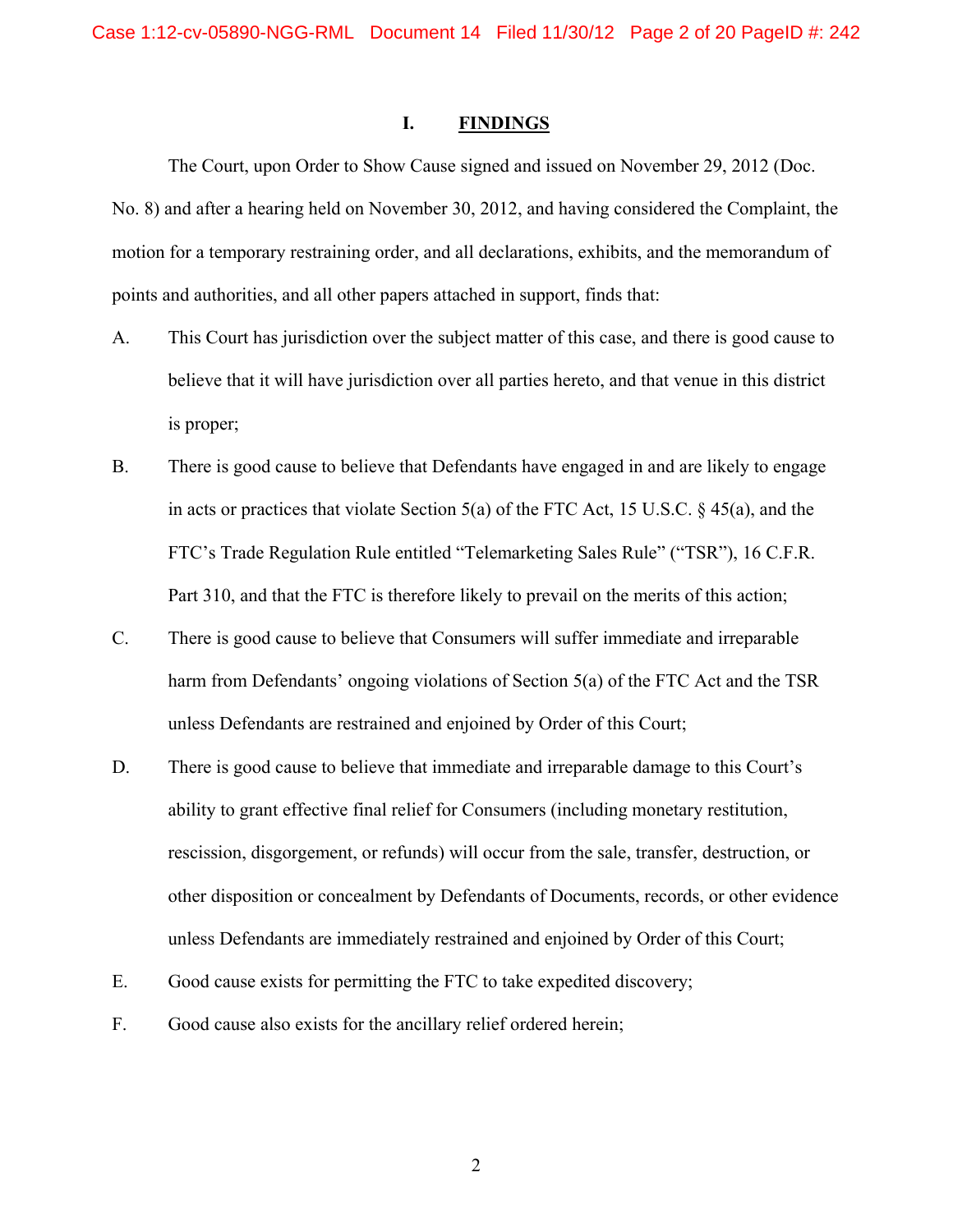- G. Weighing the equities and considering the FTC's likelihood of ultimate success on the merits, it is in the public interest that the Court enter a Temporary Restraining Order that temporarily: (1) enjoins Defendants from making misrepresentations and violating the TSR; (2) orders Defendants to show cause why a preliminary injunction should not issue; and (3) provides other equitable relief; and
- H. The FTC is an independent agency of the United States of America and therefore, pursuant to Rule 65(c) of the Federal Rules of Civil Procedure, no security is required for issuance of a temporary restraining order.
- I. Proper service of the Complaint, the Order to Show Cause, the application for a Temporary Restraining Order and all papers upon which it is based has been made upon Defendant Suhaylee Rivera . (Doc. Nos. 10-13.) And further, the FTC has provided reasonable notice to both Defendants. (*Id*.) And further, and for the reasons set forth at ¶¶ 19-20 of Doc. No. 10 and on the record at the Show Cause hearing held this date, the Court finds that immediate relief is necessary even absent notice and service pursuant to Fed. R. Civ. P. 65(b)(1).

#### **II. DEFINITIONS**

 For the purpose of this Temporary Restraining Order ("Order"), the following definitions shall apply:

A. **"Asset"** or **"Assets"** means any legal or equitable interest in, right to, or claim to, any real, personal, or intellectual property, including chattel, goods, instruments, equipment, fixtures, general intangibles, effects, leaseholds, contracts, mail or other deliveries, shares or stock, securities, inventory, checks, notes, accounts, credits, receivables (as those terms are defined in the Uniform Commercial Code), insurance policies, lines of credit,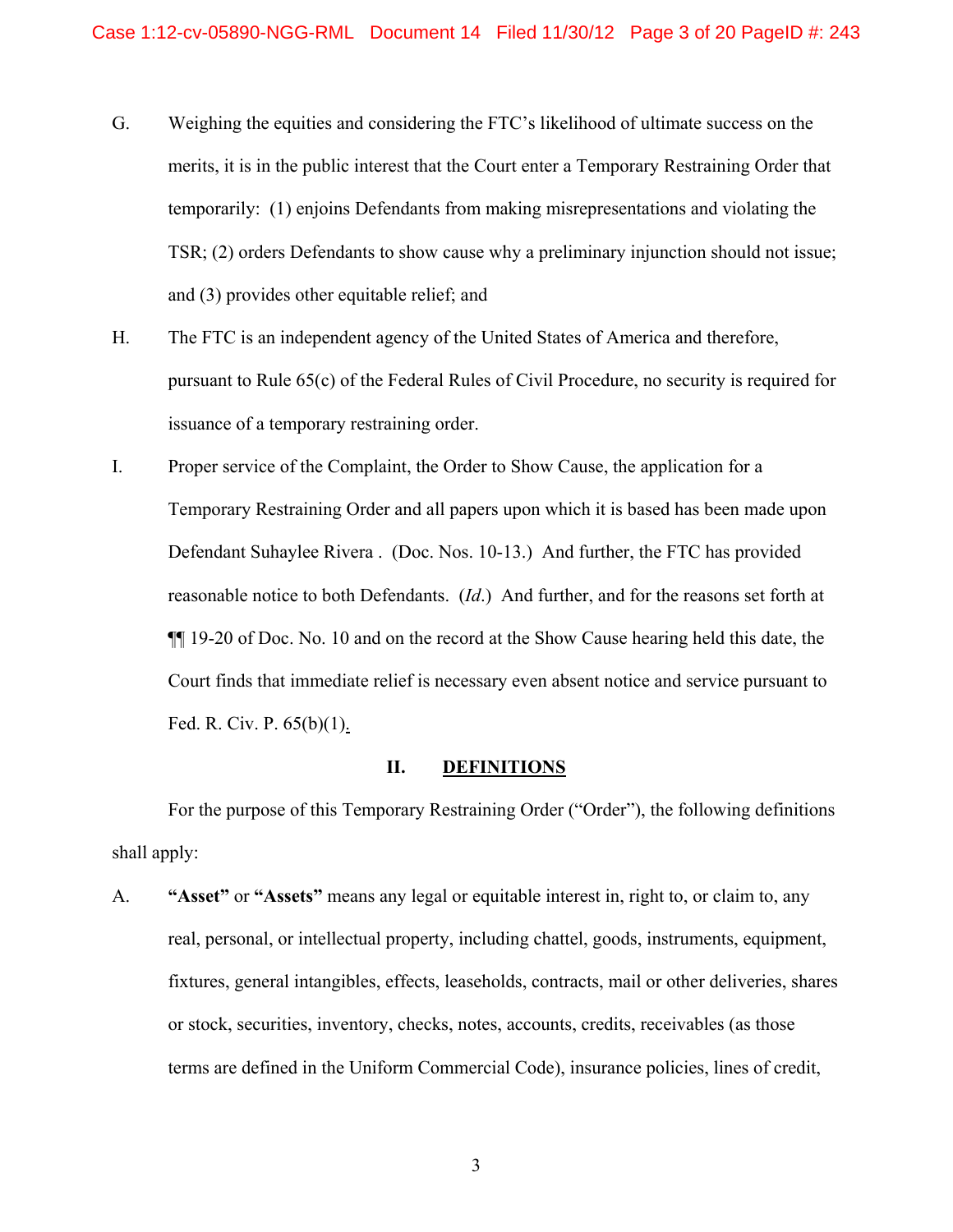cash, trusts (including asset protection trusts), lists of Consumer names and reserve funds or any other accounts associated with any payments processed by, or on behalf of, any Defendant, including such reserve funds held by payment processors, credit card processors, banks, or other Financial Institutions.

#### B. **"Clear and Conspicuous"** means:

- 1. In print communications, the message shall be presented in a manner that stands out from the accompanying text, so that it is sufficiently prominent, because of its type size, contrast to the background against which it appears, location, or other characteristics, for an ordinary Consumer to notice, read, and comprehend it in relation to any claim it may be modifying;
- 2. In communications made through an electronic medium (e.g., television, Internet, telephone, etc.), the message shall be presented simultaneously in both the audio and visual portions of the communication. In any communication presented solely through visual or audio means, the message shall be made through the same means in which the communication is presented. In any communication disseminated by means of an interactive electronic medium (e.g., Internet), a disclosure must be unavoidable and presented prior to the Consumer incurring any financial obligation. Any audio message shall be delivered in a volume and cadence sufficient for an ordinary Consumer to hear and comprehend it in relation to any claim it may be modifying. Any visual message shall be presented in a manner that stands out in the context in which it is presented, so that it is sufficiently prominent, because of its size and shade, contrast to the background against which it appears, length of time it appears on the screen, and its location,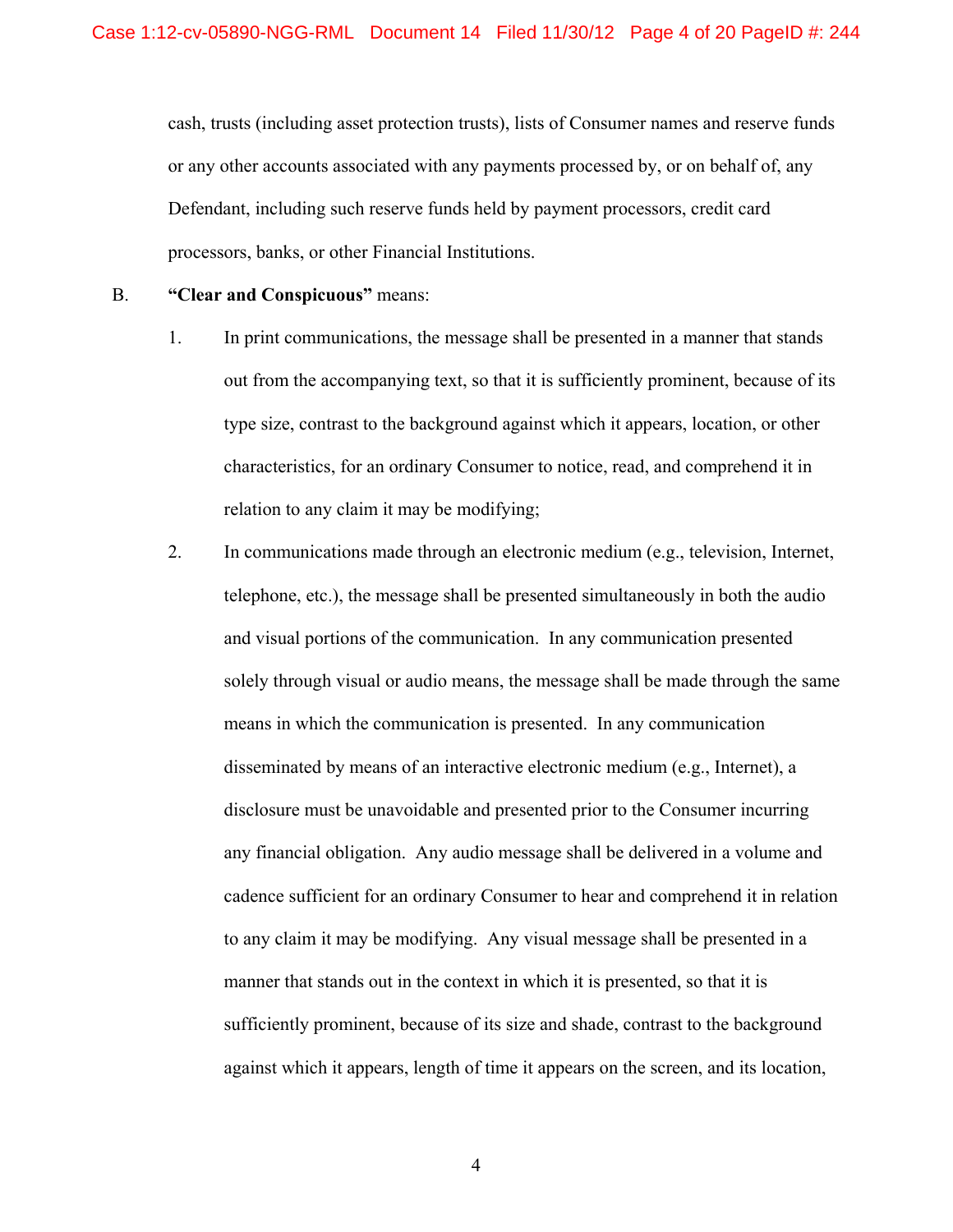for an ordinary Consumer to notice, read, and comprehend it in relation to any claim it may be modifying; and

- 3. Regardless of the medium used to disseminate it, the message shall be in understandable language and syntax. Nothing contrary to, inconsistent with, or in mitigation of the message shall be used in any communication.
- C. **"Consumer"** means any Person.
- D. **"Corporate Defendant"** means The Cuban Exchange, Inc., also d/b/a CrediSure America and also d/b/a MyiPad.us, as well as all of its divisions, subsidiaries, affiliates, predecessors, successors, and assigns.
- E. **"Defendants"** means the Individual Defendant and the Corporate Defendant, individually, collectively, or in any combination, and each of them by whatever names each might be known.
- F. **"Document" or "Documents"** is synonymous in meaning and equal in scope to the usage of the term in Federal Rule of Civil Procedure 34(a), and encompasses both paper documents and electronically stored information—including writings, drawings, graphs, charts, Internet sites, Web pages, Web sites, electronic correspondence (including email, instant messages, text messages, and other correspondence transmitted on cell phones, smart phones, and other mobile devices), photographs, audio and video recordings, contracts, accounting data, advertisements (including advertisements placed on the Internet), FTP logs, server access logs, books, written or printed records, handwritten notes, telephone logs, telephone scripts, receipt books, ledgers, personal and business cancelled checks, check registers, bank statements, appointment books, computer records and files, mobile electronic records and files, images, and other data or data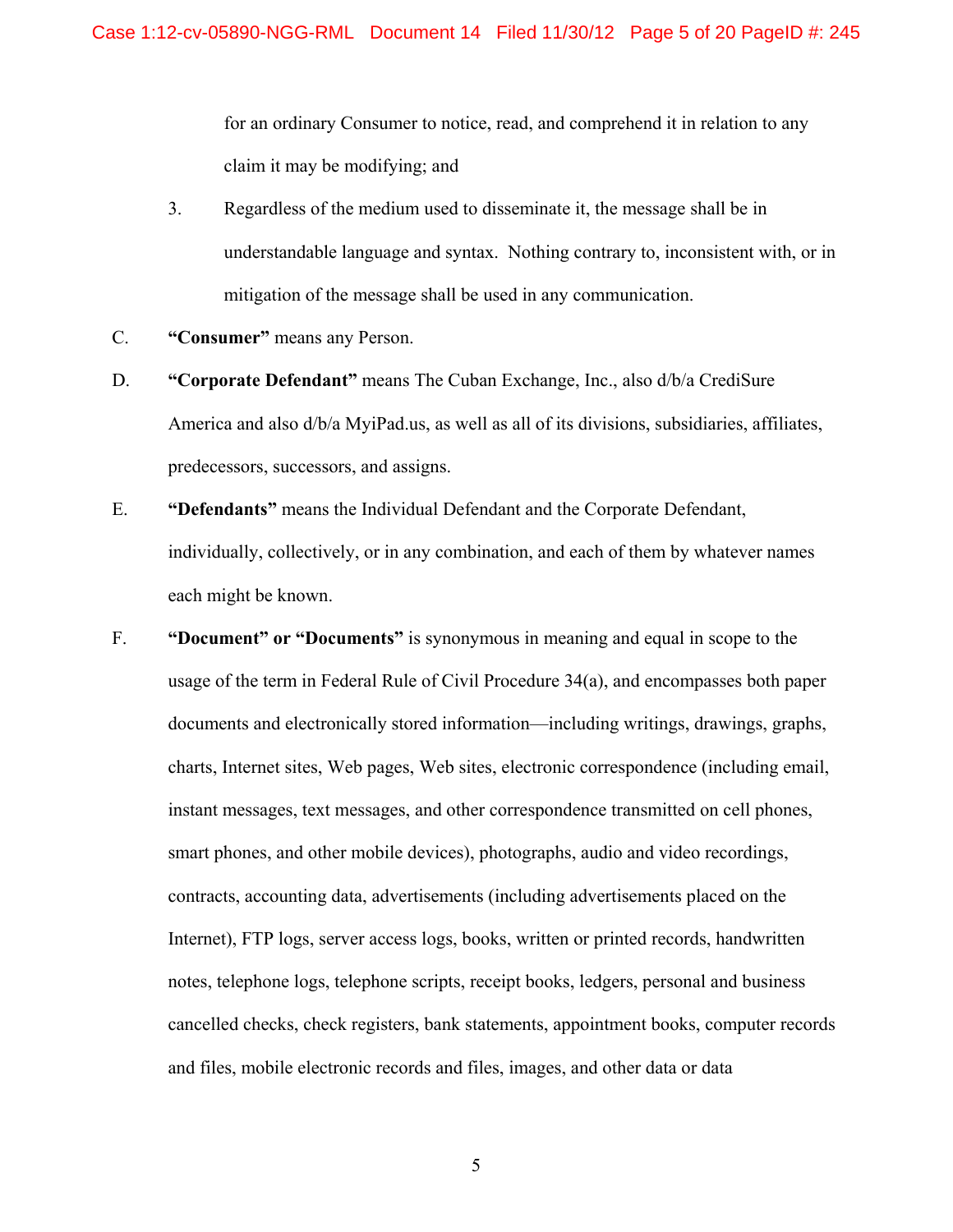compilations—stored in any medium from which information can be obtained either directly or, if necessary, after translation by Defendants into a reasonably usable form. A draft or non-identical copy is a separate Document within the meaning of the term.

- G. **"Financial Institution"** means any bank, savings and loan institution, credit union, or any financial depository of any kind, including any brokerage house, trustee, brokerdealer, escrow agent, title company, commodity trading company, or precious metal dealer.
- H. **"FTC Act"** means the Federal Trade Commission Act codified at 15 U.S.C. §§ 41-58.
- I. **"Individual Defendant"** means Suhaylee Rivera and all Persons acting on her behalf.
- J. **"Material"** means likely to affect a Person's choice of, or conduct regarding, goods or services.
- K. **"National Do Not Call Registry**" means the registry of telephone numbers maintained by the FTC, pursuant to Section  $310.4(b)(1)(iii)(B)$  of the TSR, 16 C.F.R. § 310.4(b)(1)(iii)(B), of Persons who do not wish to receive Outbound Telephone Calls to induce the purchase of goods or services.
- L. **"Outbound Telephone Call"** means a telephone call initiated by a Telemarketer to induce the purchase of goods or services or to solicit a charitable contribution.
- M. "**Person**" shall be construed in its broadest sense and means both natural persons and artificial entities, including sole proprietorships, general partnerships, limited partnerships, joint ventures, limited liability partnerships, limited liability companies, corporations, sub-chapter S corporations, closely held corporations, professional corporations, business associations, business trusts, and all past and present officers, directors, managers, members, agents, employees, parent companies, subsidiaries,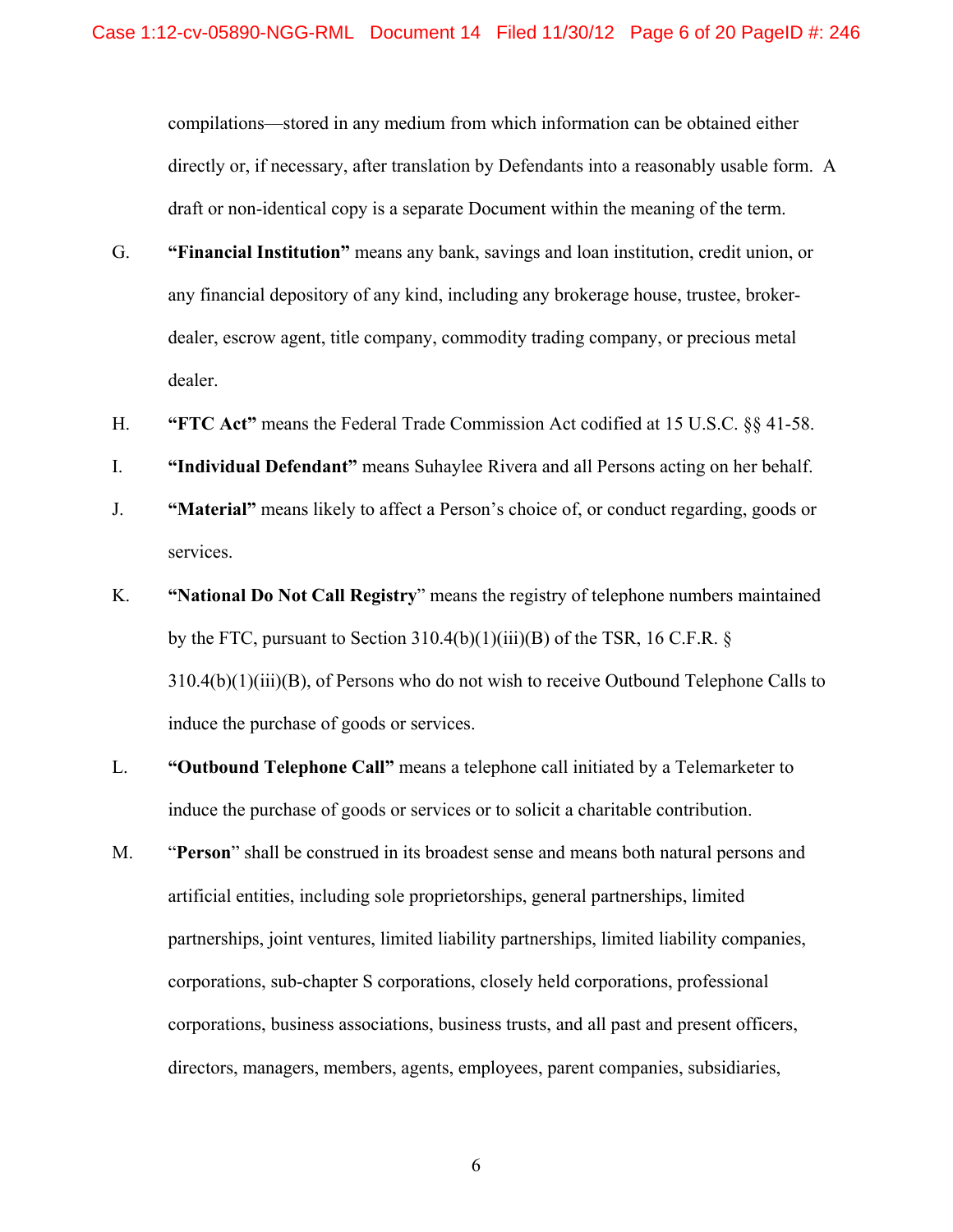predecessors, successors, affiliates, assigns, divisions, or other persons acting or purporting to act on such person's behalf.

- N. "**Representative**" or **"Representatives"** means Defendants' officers, directors, managers, members, agents, servants, employees, and attorneys, and any other Person or entity in active concert or participation with them, who receives actual notice of this Order by personal service or otherwise.
- O. **"Seller"** means any Person who, in connection with a telemarketing transaction, provides, offers to provide, or arranges for others to provide goods or services to the customer in exchange for consideration.
- P. **"Telemarketer"** means any Person who, in connection with Telemarketing, initiates or receives telephone calls to or from a customer or donor.
- Q. "**Telemarketing**" means any plan, program, or campaign that is conducted to induce the purchase of goods or services or a charitable contribution by use of one or more telephones.
- R. "**Telemarketing Sales Rule**" or "**TSR**" means the Telemarketing Sales Rule set forth in 16 C.F.R. Part 310.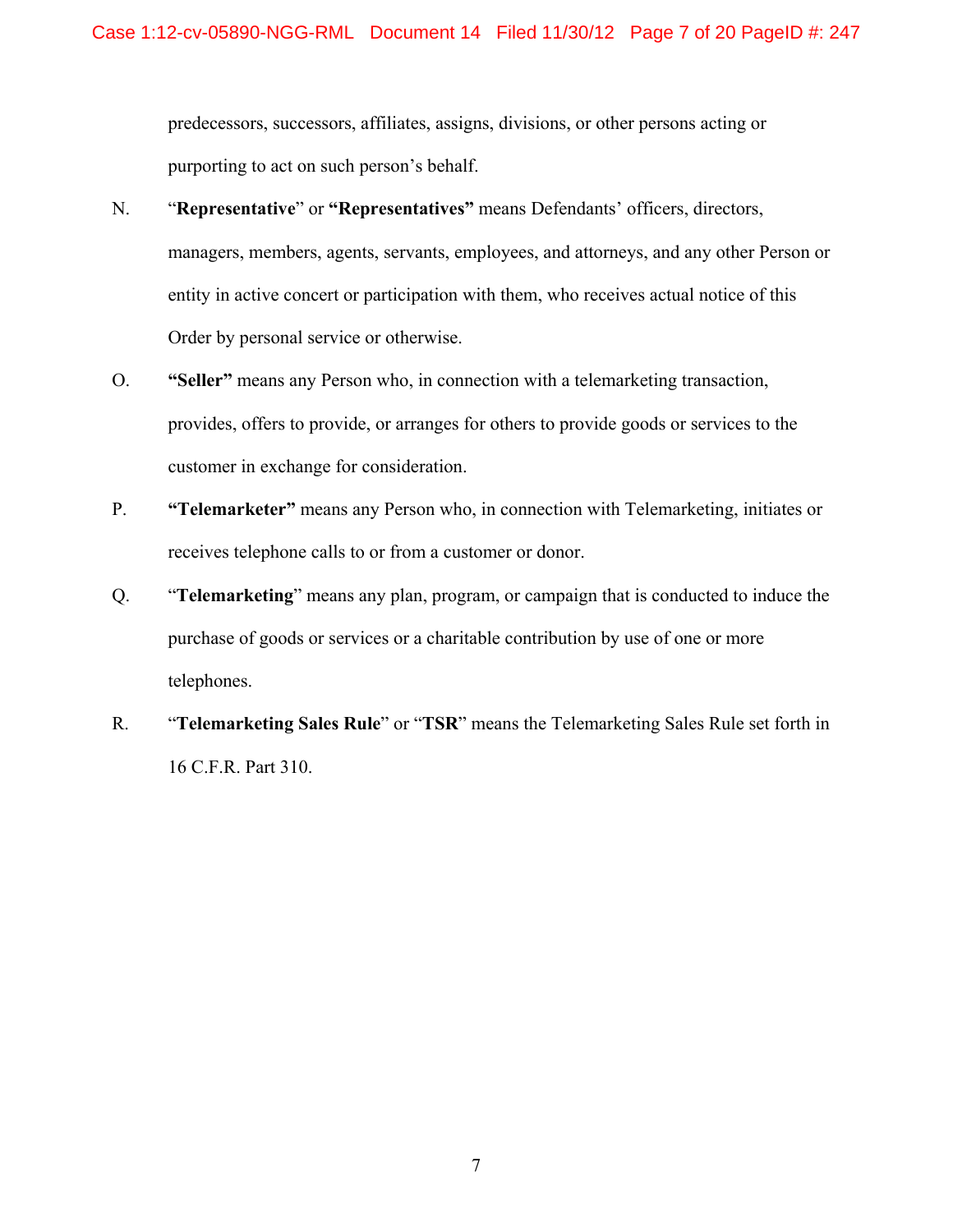### **III. PROHIBITED MISREPRESENTATIONS**

#### **IT IS HEREBY ORDERED** that, in connection with the marketing, advertising,

promotion, distribution, offering for sale, or sale of any good or service, Defendants and their Representatives, whether acting directly or indirectly through any entity, corporation, subsidiary, division, director, manager, member, affiliate, agent, independent contractor, accountant, financial advisor, or other device, are hereby temporarily restrained and enjoined from misrepresenting or assisting others in misrepresenting, expressly or by implication, any of the following:

- A. That Defendants are affiliated with or endorsed by the FTC;
- B. That Defendants can obtain refunds/redress from the FTC on behalf of Consumers;
- C. That Defendants can reduce FTC refund/redress wait times to 5 to 7 business days from 8 to 10 weeks;
- D. That Defendants know that the Consumer is entitled to a refund or redress from the FTC;
- E. That Defendants have assisted more than 13,000 clients in receiving refunds/redress from the FTC.
- F. That Defendants are affiliated with, endorsed by, or sponsored by any Person or any government entity;
- G. That Defendants can obtain refunds, redress, or payments from any government entity on behalf of Consumers;
- H. That Defendants can reduce the time period for a Consumer to receive any refund, redress, or payment from any Person;
- I. That Defendants know that the Consumer is entitled to a refund or redress from any government entity;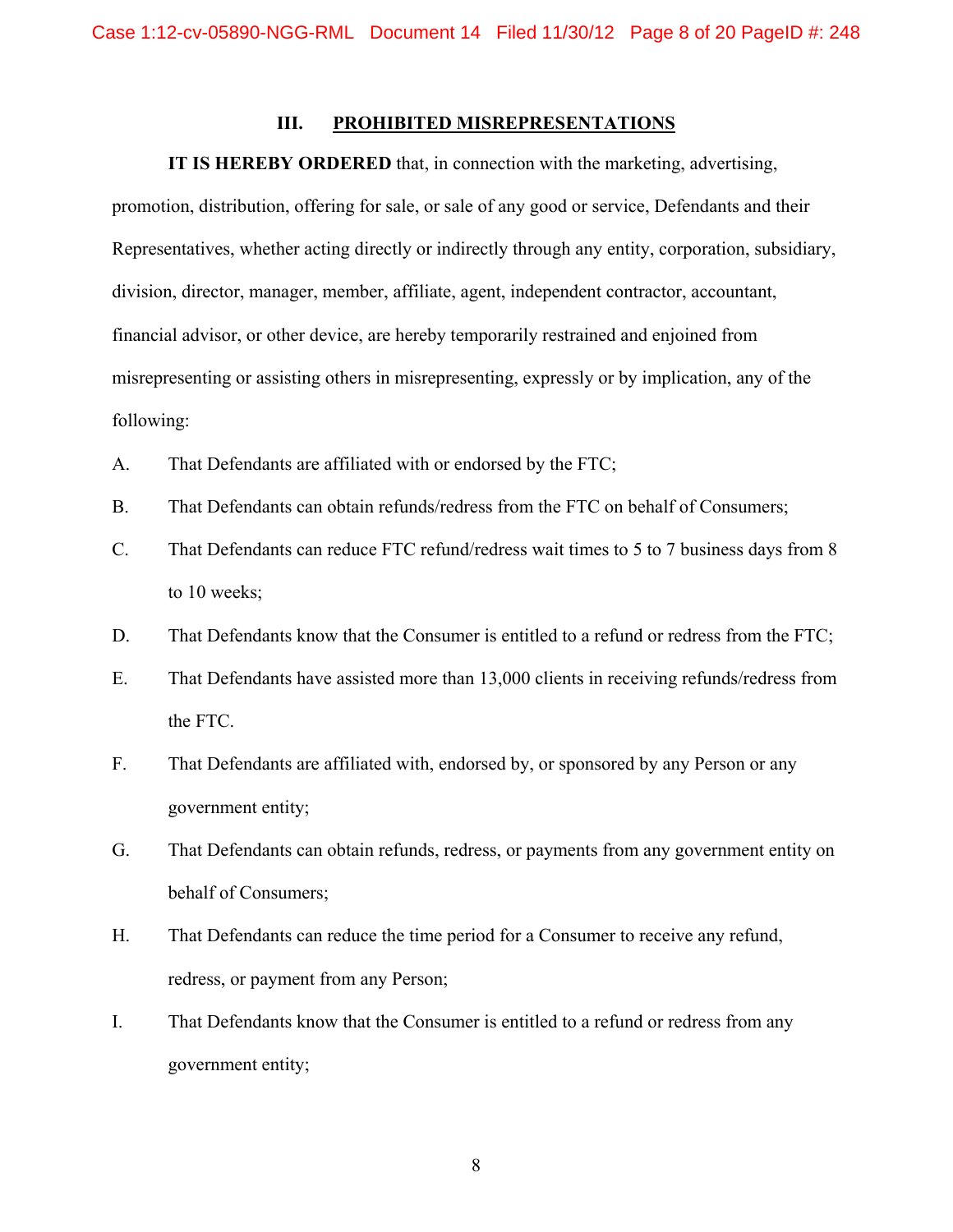- J. That Defendants have assisted Consumers in receiving refunds, redress, or payments from any government entity.
- K. Any Material restrictions, limitations, or conditions to purchase, receive, or use any goods or services;
- L. Any Material terms regarding the total cost to purchase, receive, or use, and the quantity of, any goods or services that are subject to any sales offer;
- M. Any Material aspect of the performance, efficacy, nature, or central characteristics of goods or services that are the subject of any sales offer; or
- N. Any other fact Material to a Consumer's decision to purchase any goods or services.

### **IV. PROHIBITIONS REGARDING TELEMARKETING**

**IT IS FURTHER ORDERED** that, in connection with Telemarketing, Defendants and their Representatives, whether acting directly or through any entity, corporation, subsidiary, division, director, manager, member, affiliate, agent, independent contractor, accountant, financial advisor, or other device, are hereby temporarily restrained and enjoined from initiating, or causing others to initiate, an Outbound Telephone Call:

- A. That misrepresents, directly or by implication: (1) the total costs to purchase, receive, or use any goods or services that are the subject of a sales offer; (2) any Material restriction, limitation, or condition to purchase, receive, or use goods or services that are the subject of a sales offer; or (3) any Material aspect of the performance, efficacy, nature, or central characteristics of goods or services that are the subject of a sales offer;
- B. That misrepresents, directly or by implication, a seller's or Telemarketer's affiliation with, or endorsement or sponsorship by any Person or government entity;
- C. To a Person whose telephone number is on the National Do Not Call Registry;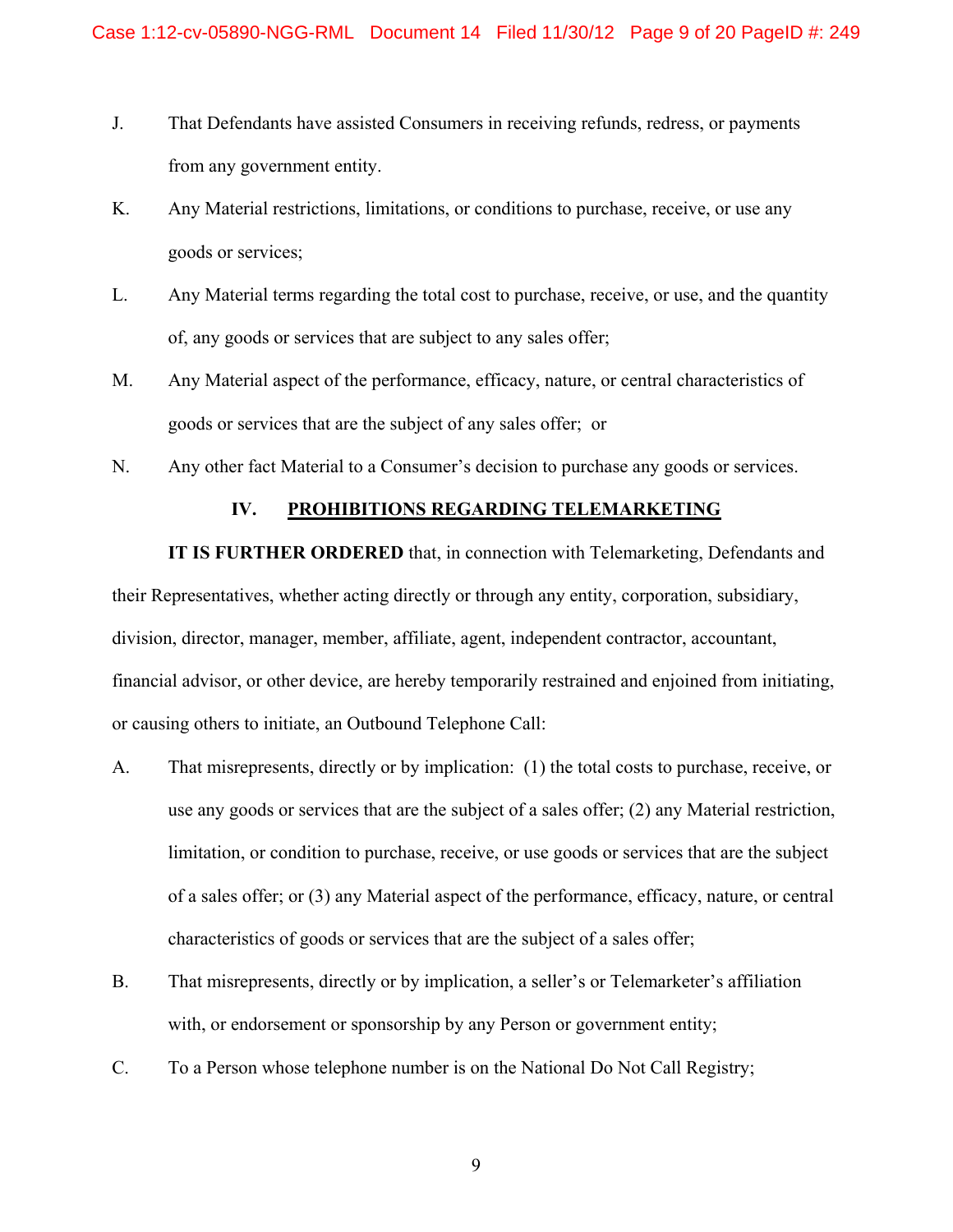- D. That fails to transmit the telephone number and/or name of the Telemarketer or seller to any caller identification service in use by the recipient of the call;
- E. That delivers a prerecorded message;
- F. That fails to disclose truthfully, promptly, and in a Clear and Conspicuous manner to the Person receiving the call: (1) the identity of the seller; (2) that the purpose of the call is to sell goods or services; and (3) the nature of the goods or services;
- G. That delivers a prerecorded message and fails to disclose truthfully, promptly, and in a Clear and Conspicuous manner to the Person receiving the call: (1) the identity of the seller; (2) that the purpose of the call is to sell goods or services; and (3) the nature of the goods or services;
- H. To a telephone number within a given area code when Defendants have not, either directly or through another Person, paid the required annual fee for access to the telephone numbers within that area code that are included on the National Do Not Call Registry*.*

#### **V. DISABLEMENT OF WEBSITES**

**IT IS FURTHER ORDERED** that, immediately upon service of this Order upon them,

(1) any Person hosting any Internet website for, or on behalf of, any Defendant, and (2) Defendants and their Representatives, whether acting directly or through any entity, corporation, subsidiary, division, director, manager, member, affiliate, independent contractor, accountant, financial advisor, or other device, shall:

A. Immediately do whatever is necessary to ensure that the following Internet websites cannot be accessed by the public:  $(1)$  www.ftcrefund.com;  $(2)$  www.credisure.net;  $(3)$ any Internet website used by Defendants for the advertising, marketing, promotion, offering for sale, sale, or provision of refund or redress services; and (4) any Internet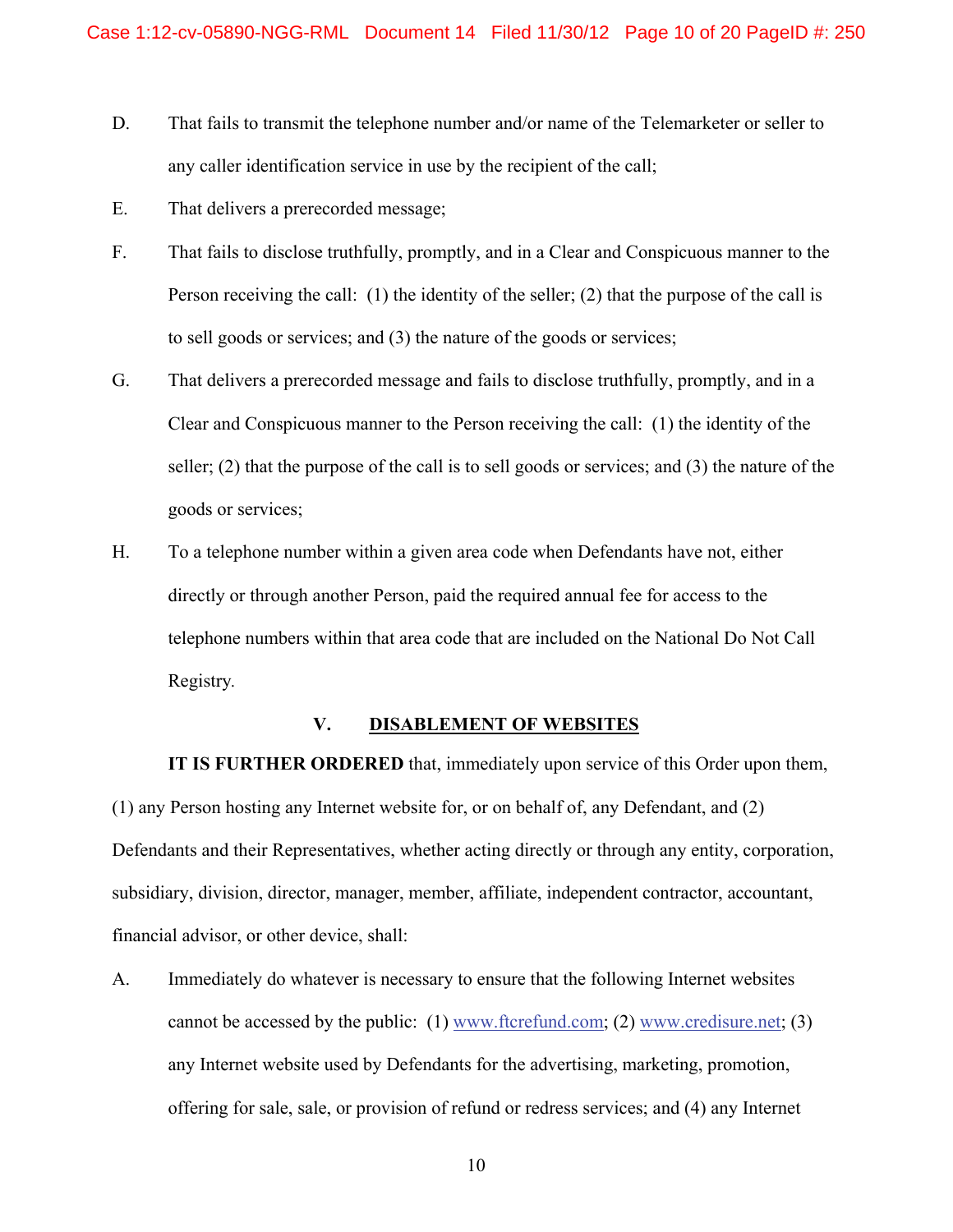website representing that Defendants are affiliated with, endorsed by, or sponsored by any government entity;

B. Prevent the destruction or erasure of and preserve in the format in which they are maintained currently the following Internet websites: (1) www.ftcrefund.com; (2) www.credisure.net; (3) any Internet website used by Defendants for the advertising, marketing, promotion, offering for sale, sale, or provision of refund or redress services; and (4) any Internet website representing that Defendants are affiliated with, endorsed by, or sponsored by any government entity;

# **VI. SUSPENSION OF INTERNET DOMAIN REGISTRATIONS**

## **IT IS FURTHER ORDERED** that any domain name registrar shall:

A. Suspend the registration of the following Internet websites: (1) www.ftcrefund.com; (2) www.credisure.net; (3) any Internet website used by Defendants for the advertising, marketing, promotion, offering for sale, sale, or provision of refund or redress services; and (4) any Internet website representing that Defendants are affiliated with, endorsed by, or sponsored by any government entity; and

### **VII. FINANCIAL REPORTS**

**IT IS FURTHER ORDERED** that each Defendant, within five (5) days of service of this Order upon them, shall prepare and deliver to Counsel for the FTC:

A. Completed financial statements on the forms attached to this Order as **Attachment A** (Financial Statement of Individual Defendant) for themselves individually, and **Attachment B** (Financial Statement of Corporate Defendant) for each business entity under which they conduct business or of which they are an officer, director, member, or manager and for each trust for which any Defendant is a trustee. The financial statements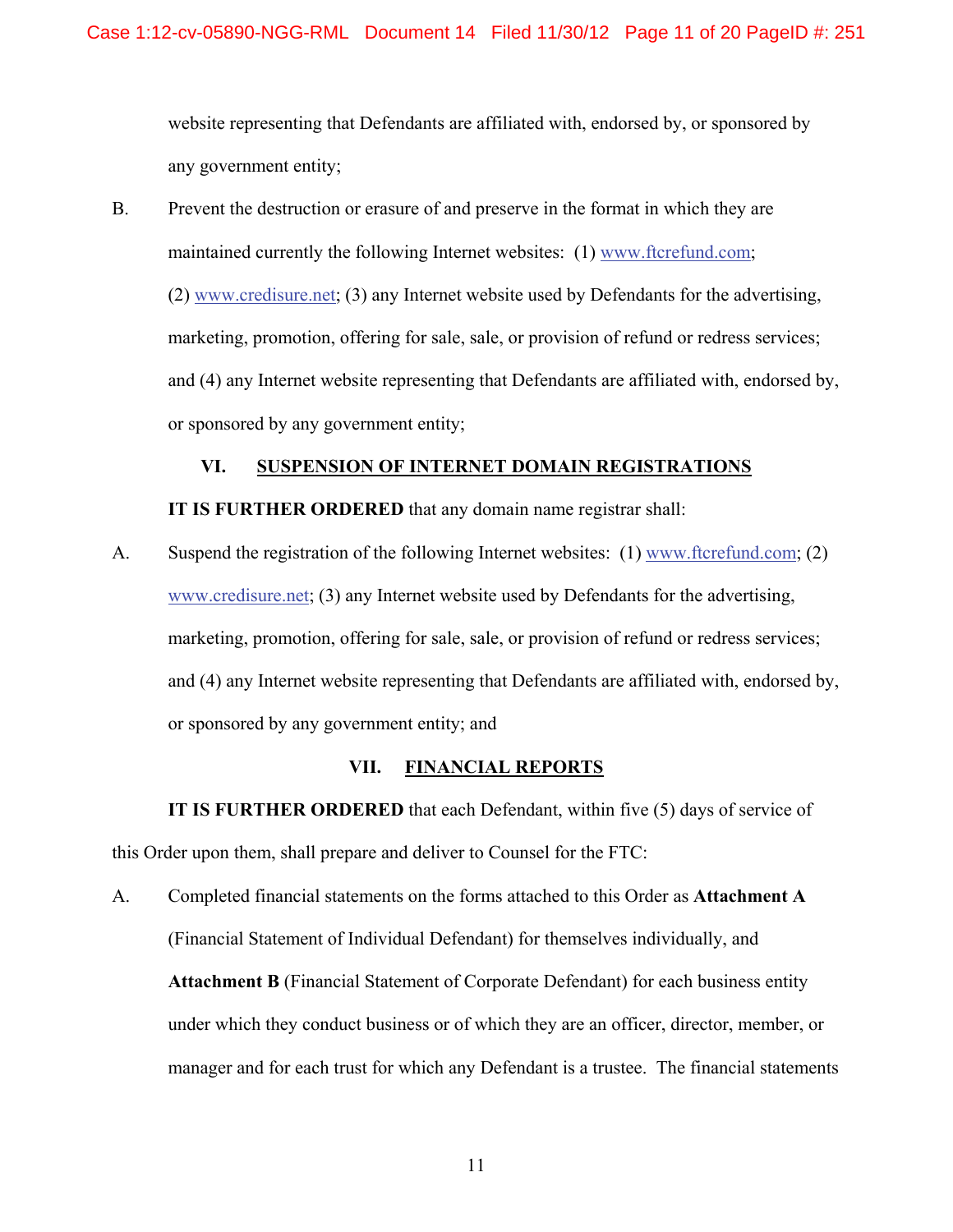shall be accurate as of the date of entry of this Order and signed under penalty of perjury. Each Defendant shall include in the financial statements all information requested in the statements, including a full listing, verified under oath, of all funds and Assets, whether located inside or outside of the United States, that are: (1) titled in the name of such Defendant, jointly, severally, or individually; (2) held by any Person or entity for the benefit of such Defendant; or (3) under the direct or indirect control of such Defendant. Defendants shall attach to these completed financial statements copies of all local, state, provincial, and federal income and property tax returns, with attachments and schedules, as called for by the instructions to the financial statements.

B. A completed statement, signed under penalty of perjury, of all payments, transfers, or assignments of Assets worth \$1,000 or more since January 1, 2009. Such statement shall include: (1) the amount transferred or assigned; (2) the name of each transferee or assignee; (3) the date of transfer or assignment; and (4) the type and amount of consideration paid to Defendant. Each statement shall specify the name and address of each Financial Institution and brokerage firm at which Defendant has accounts or safe deposit boxes. Said statements shall include Assets held in foreign as well as domestic accounts.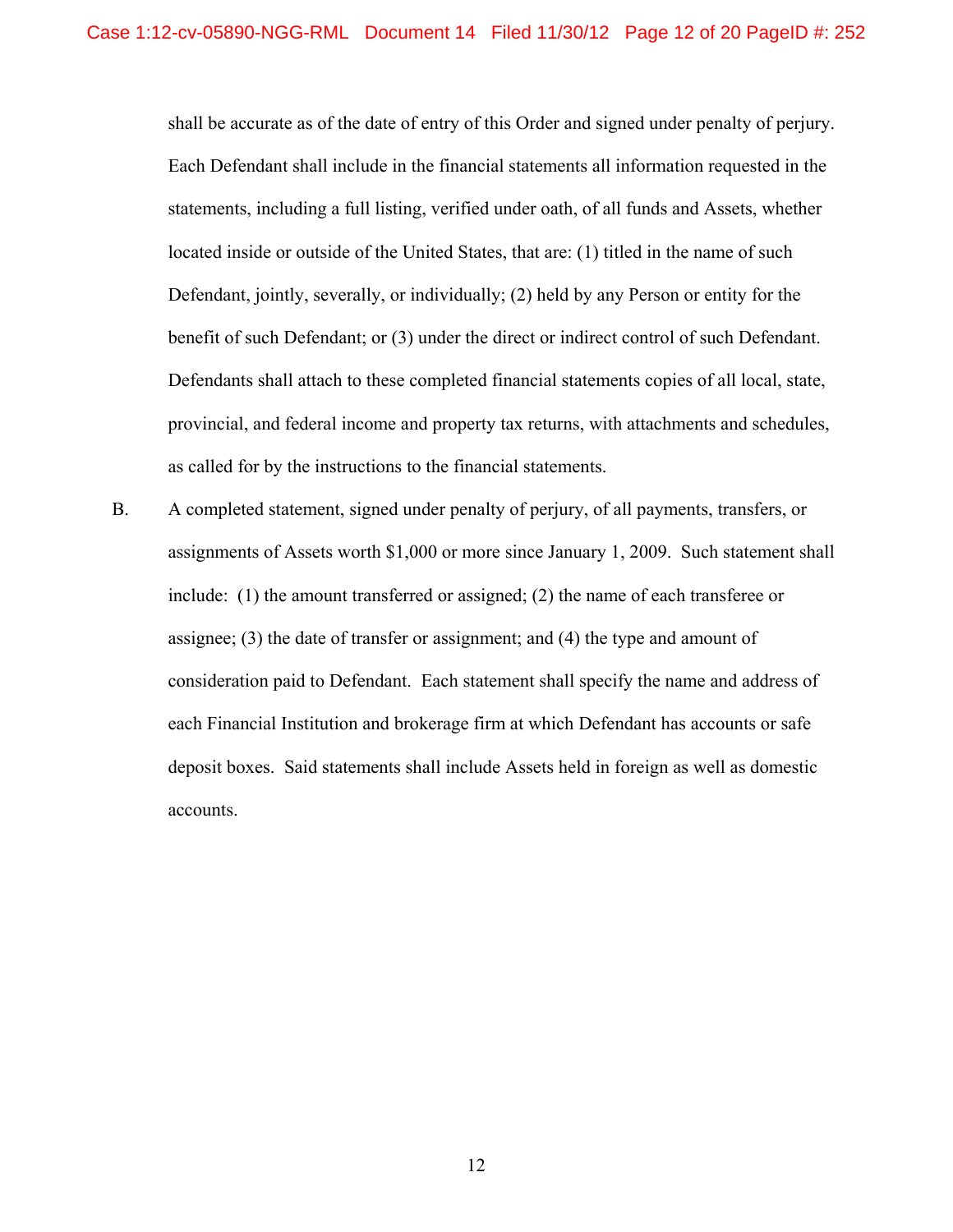#### **VIII. CONSUMER CREDIT REPORTS**

**IT IS FURTHER ORDERED** that the FTC may obtain credit reports concerning any Defendant pursuant to Section 604(a)(1) of the Fair Credit Reporting Act, 15 U.S.C. § 1681b(a)(1), and that, upon written request, any credit reporting agency from which such reports are requested shall provide them to the FTC.

#### **IX. PRESERVATION OF RECORDS**

 **IT IS FURTHER ORDERED** that Defendants and their Representatives, whether acting directly or through any entity, corporation, subsidiary, division, director, manager, member, affiliate, independent contractor, accountant, financial advisor, or other device, are hereby temporarily restrained and enjoined from:

A. Destroying, erasing, falsifying, writing over, mutilating, concealing, altering, transferring, or otherwise disposing of, in any manner, directly or indirectly, Documents that relate to: (1) the business, business practices, Assets, or business or personal finances of any Defendant, (2) the business practices or finances of entities directly or indirectly under the control of any Defendant, or (3) the business practices or finances of entities directly or indirectly under common control with any other Defendant, including: any and all Marketing Materials, World Wide Web pages, Consumer complaints, rate decks, call detail records, telephone logs, telephone scripts, contracts, correspondence, email, corporate books and records, accounting data, financial statements, receipt books, ledgers, personal and business canceled checks and check registers, bank statements, calendars, appointment books, and tax returns;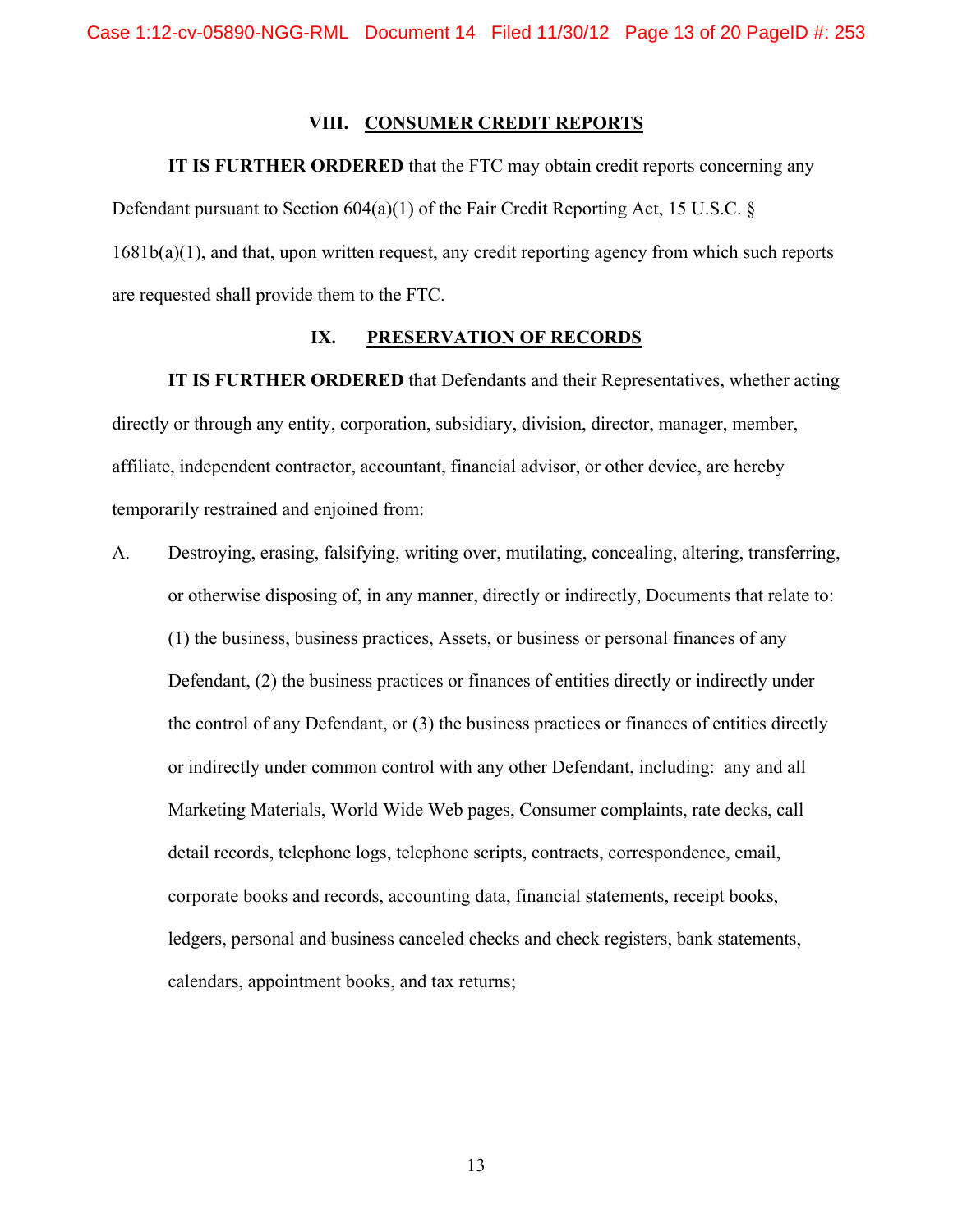- B. Failing to create and maintain Documents that, in reasonable detail, accurately, fairly, and completely reflect Defendants' incomes, disbursements, transactions, and use of Defendants' Assets; and
- C. Creating, operating, or exercising any control over any new business entity, whether newly formed or previously inactive, including any partnership, limited partnership, joint venture, sole proprietorship, or corporation, without first providing counsel for the FTC with a written statement disclosing: (1) the name of the business entity; (2) the address and telephone number of the business entity; (3) the names of the business entity's officers, directors, principals, managers, members, and employees; and (4) a detailed description of the business entity's intended activities.

#### **X. PROHIBITION ON RELEASE OF CUSTOMER INFORMATION**

**IT IS FURTHER ORDERED** that Defendants and their Representatives, whether acting directly or through any entity, corporation, subsidiary, division, director, manager, member, affiliate, independent contractor, accountant, financial advisor, or other device, are hereby temporarily restrained and enjoined from selling, renting, leasing, transferring, using, disclosing, or otherwise benefitting from the name, address, telephone number, credit card number, bank account number, email address, or other identifying information of any Person that any Defendant obtained prior to entry of this Order in connection with the use of any Internet website for any advertising, marketing, promotion, offering for sale, sale, or provision of refund or redress services, or the use of any Internet website representing that Defendants are affiliated with, endorsed by, or sponsored by any government entity; provided, however, that Defendants may disclose such identifying information to a law enforcement agency or as required by any law, regulation, or court order.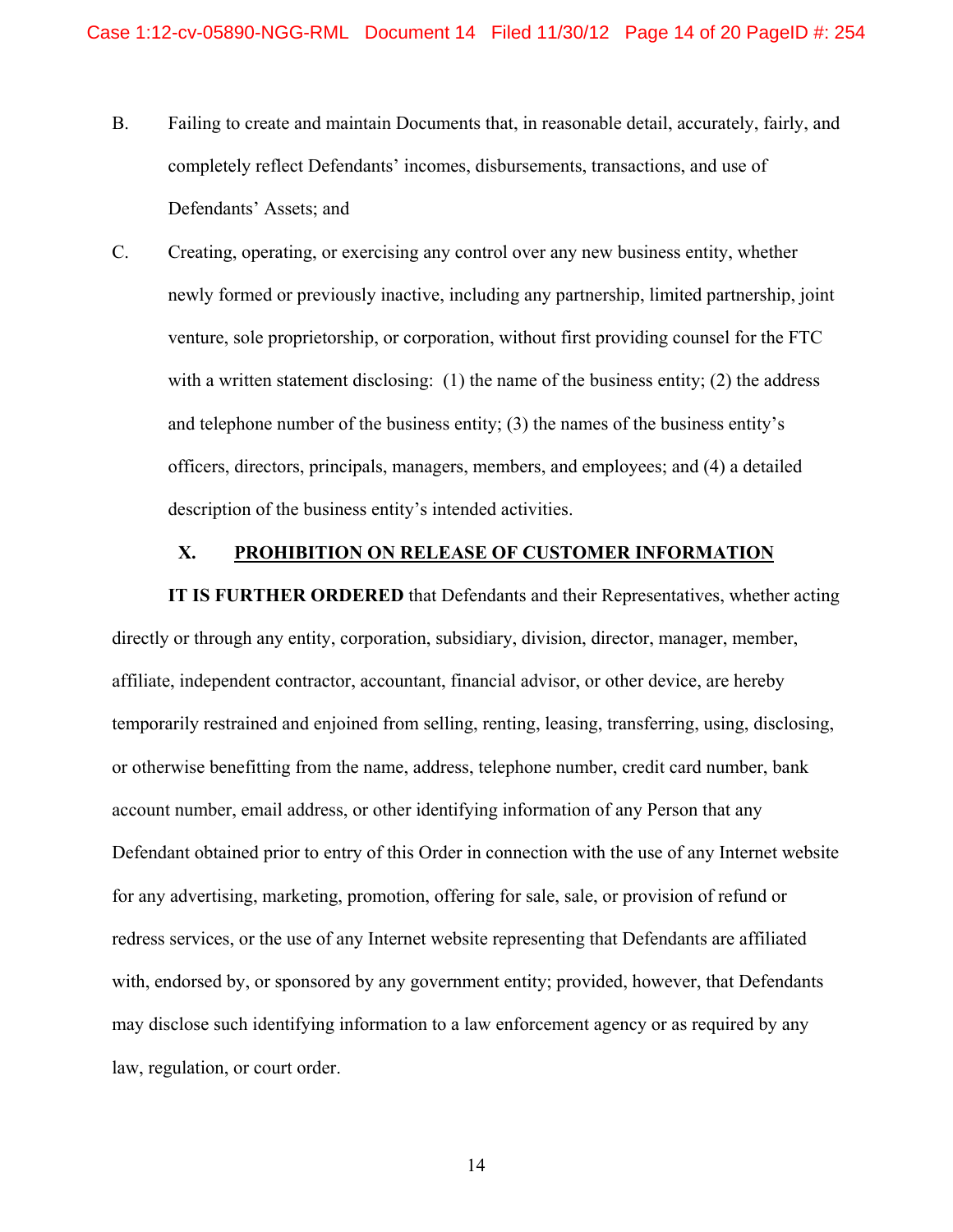### **XI. DISTRIBUTION OF ORDER BY DEFENDANTS**

### **IT IS FURTHER ORDERED** that:

- A. Within five (5) days from the date of entry of this Order, Defendants shall provide a copy of this Order to each Representative, affiliate, Telemarketer, customer service agent, sales entity, sale agent, distributor, subsidiary, successor, assign, officer, director, member, manager, employee, independent contractor, client company, agent, spouse, and attorney of any Defendant, as well as to any other entity or Person who participates in the marketing, advertising, promotion, distribution, offer for sale, or sale of goods or services on behalf of any Defendant;
- B. Within seven (7) days from the date of entry of this Order, Defendants shall provide the FTC with a sworn statement that this provision of the Order has been satisfied, which statement shall include the names, physical addresses, phone numbers, and e-mail addresses of each such Person or entity who received a copy of the Order; and
- C. Defendants shall not take any action that would encourage officers, agents, members, managers, directors, employees, salespersons, independent contractors, attorneys, subsidiaries, affiliates, successors, assigns, or other Persons or entities in active concert or participation with Defendants to disregard this Order or believe that they are not bound by its provisions.

#### **XII. EXPEDITED DISCOVERY**

**IT IS FURTHER ORDERED** that, in anticipation of a preliminary injunction hearing in this matter and, notwithstanding the time periods, notice provisions, and other requirements of Rules 26(d), 26(f), and 30(a)(2)(c) of the Federal Rules of Civil Procedure, and pursuant to Federal Rules of Civil Procedure 30(a), 34, and 45, the parties are granted leave, at any time after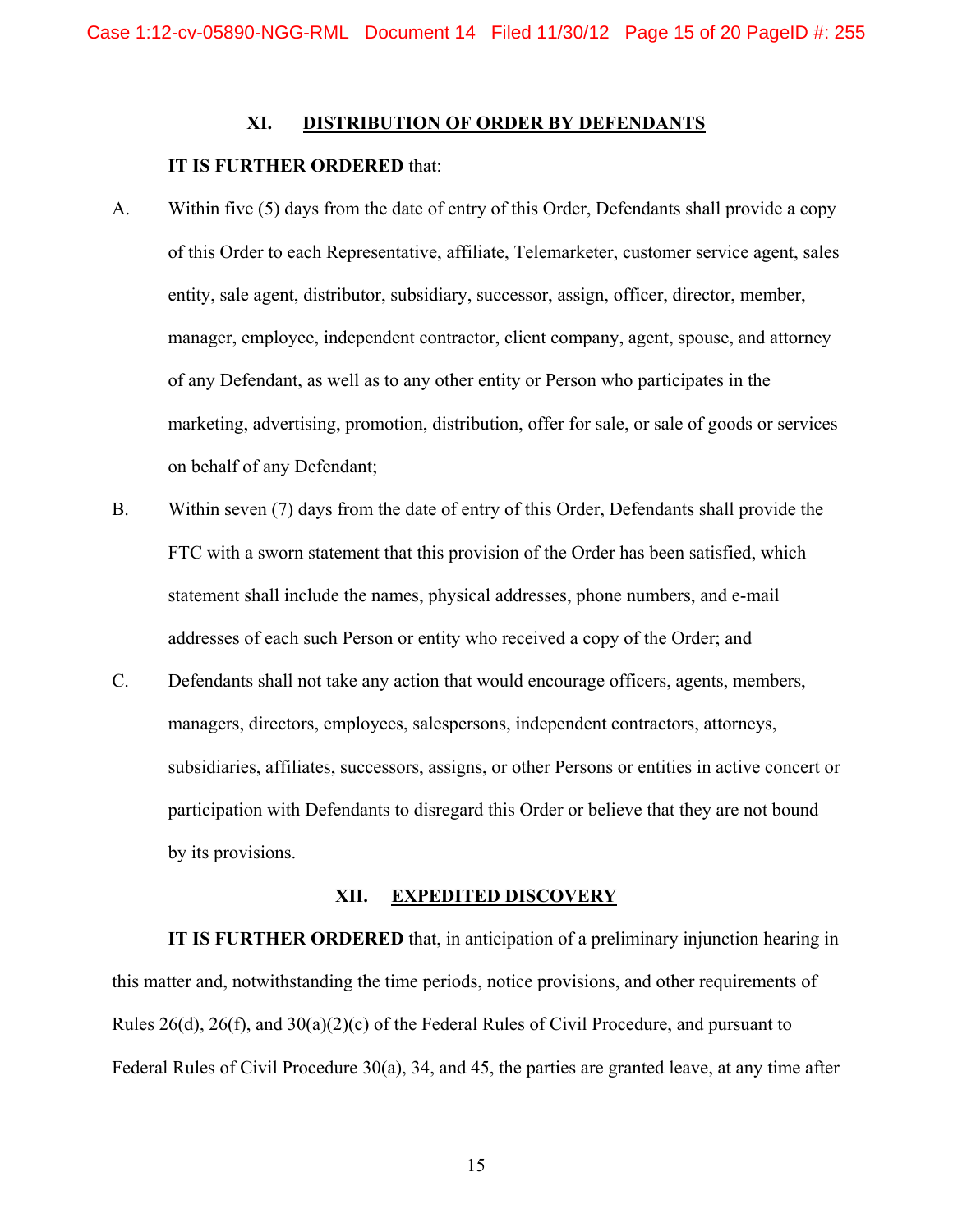entry of this Order, to conduct expedited discovery as to parties and non-parties. The expedited discovery set forth in this Section shall proceed as follows:

- A. Any party may, on three (3) days of notice, take the deposition of any Person, whether or not a party, in any judicial district. Depositions may be conducted telephonically or in person. Deposition transcripts that have not been signed by the witness may be used at the preliminary injunction hearing in this matter. The limitations and conditions set forth in Rules 30(a)(2)(B) and 31(a)(2)(B) of the Federal Rules of Civil Procedure regarding subsequent depositions of an individual shall not apply to depositions taken pursuant to this Section. Any such deposition taken pursuant to this Section shall not be counted towards the deposition limit set forth in Rules  $30(a)(2)(A)$  and  $31(a)(2)(A)$  of the Federal Rules of Civil Procedure.
- B. Any party served with interrogatories shall respond within five (5) days after service. The service of interrogatories pursuant to this Section, notwithstanding Rule 33(a)(1) of the Federal Rules of Civil Procedure, shall not preclude any party from serving any future interrogatories in this action.
- C. Any party may, upon five (5) days' notice, including through the use of a Rule 45 subpoena, demand the production of Documents from any Person, whether or not a party, provided that three (3) days of notice shall be deemed sufficient for the production of any such Documents that are maintained or stored only in an electronic format.
- D. The FTC is granted leave to subpoena Documents immediately from any Financial Institution, account custodian, or other entity or Person that holds, controls, or maintains custody of any account or Asset of any Defendant, or has held, controlled, or maintained custody of any account or Asset of any Defendant concerning: (1) the nature, location,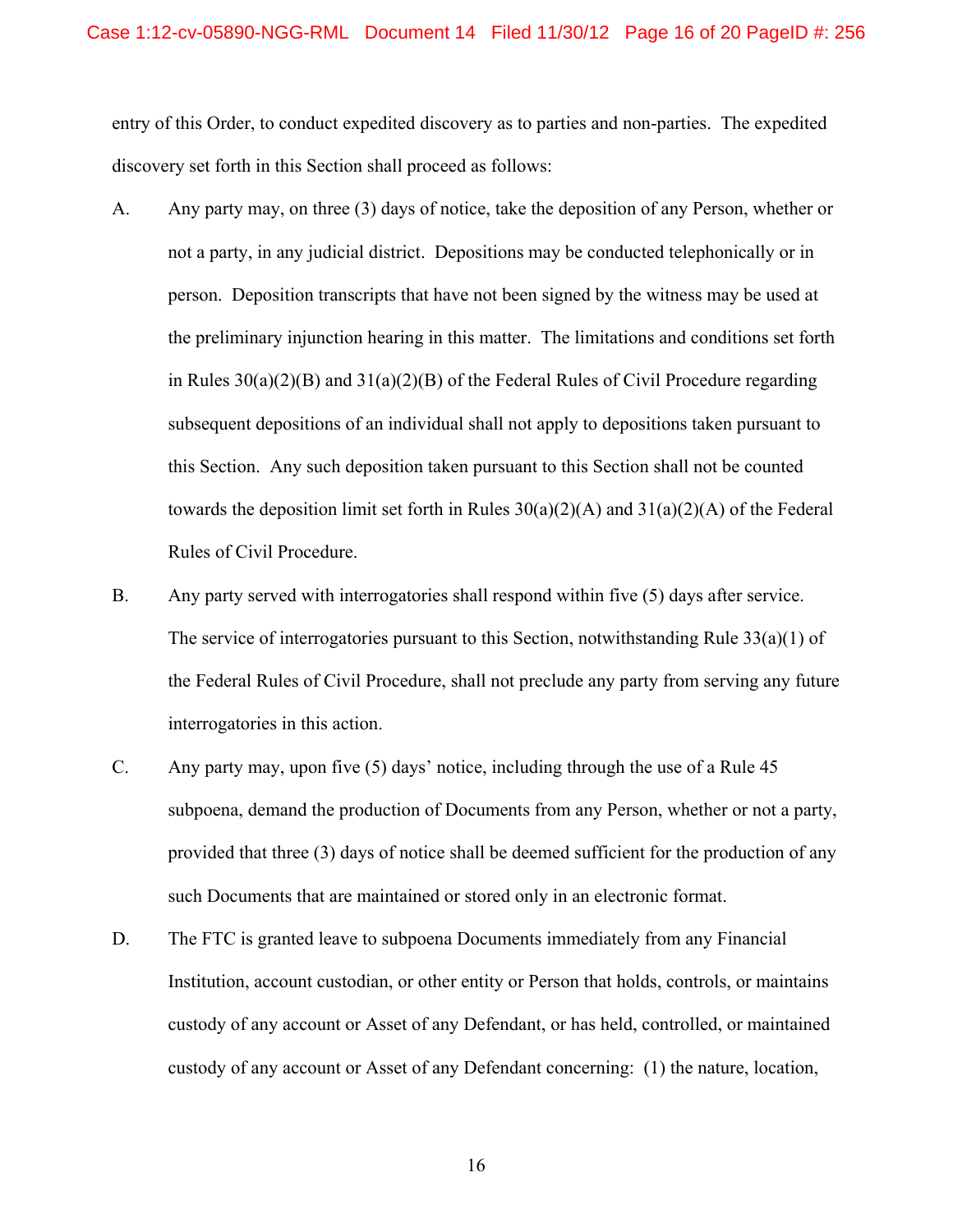status, and extent of any Defendant's Assets; or (2) compliance with this Order. Such Financial Institution, account custodian, or other entity shall respond to such subpoena within five (5) business days after service.

- E. For purposes of discovery pursuant to this Section, service shall be sufficient if made by facsimile or by overnight courier.
- F. Any expedited discovery taken pursuant to this Section is in addition to, and is not subject to, the limits on discovery set forth in the Federal Rules of Civil Procedure and Local Rules of this Court.
- G. The expedited discovery permitted by this Section does not require a meeting or conference of the parties, pursuant to Rules 26(d) and (f) of the Federal Rules of Civil Procedure.
- H. The parties are exempted from making initial disclosures under Federal Rule of Civil Procedure 26(a)(1) until further order of this Court.

### **XIII. SERVICE OF THIS ORDER**

**IT IS FURTHER ORDERED** that copies of this Order may be served on any Person that may be subject to any provision of this Order pursuant to Rule 65(d)(2) of the Federal Rules of Civil Procedure, by any means, including U.S. First Class Mail, overnight delivery, facsimile, email, or personal service, by agents or employees of the FTC, by any law enforcement agency, by private process server, or by any Person or entity permitted by the Federal Rules of Civil Procedure to effect service. For purposes of this Section, service upon any branch, subsidiary, affiliate, or office of any entity shall effect service upon the entire entity. This Order shall bind Persons (including entities) that may be subject to any provision of this Order pursuant to Rule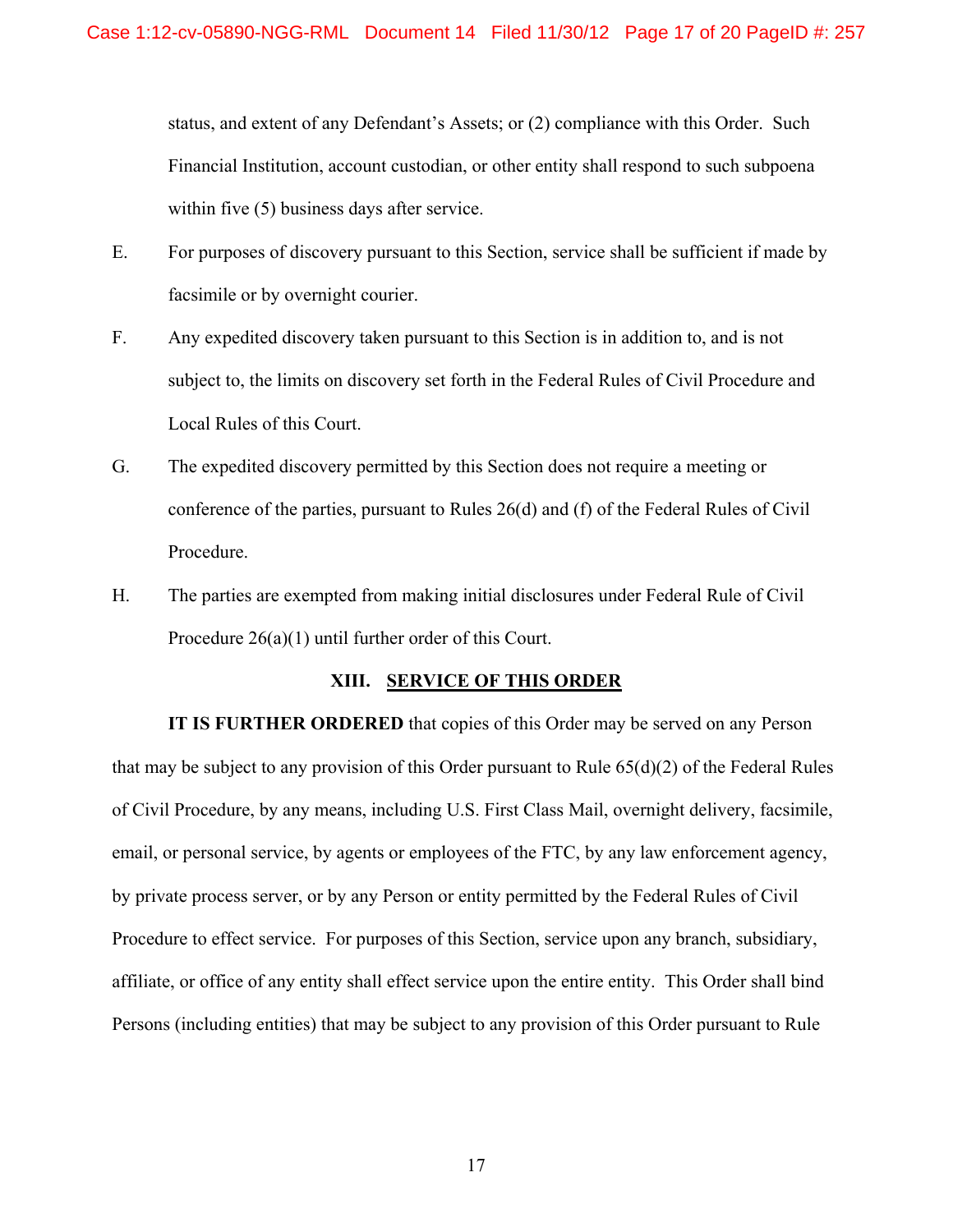65(d)(2) of the Federal Rules of Civil Procedure upon such Person's receipt of actual notice, by

personal service or otherwise, of this Order.

# **XIV. CORRESPONDENCE AND SERVICE ON THE FTC**

## **IT IS FURTHER ORDERED** that, for the purpose of this Order, because mail

addressed to the FTC is subject to delay due to heightened security screening, all correspondence and service of pleadings on the FTC shall be sent either via electronic transmission or via Federal Express to:

> William T. Maxson (wmaxson@ftc.gov) Bikram Bandy (bbandy@ftc.gov) Federal Trade Commission 600 Pennsylvania Avenue NW Mail Stop H-286 Washington, DC 20580 (202) 326-2635 (Maxson phone) (202) 326-2978 (Bandy phone) (202) 326-3395 (fax)

# **XV. PRELIMINARY INJUNCTION HEARING**

**IT IS FURTHER ORDERED** that, pursuant to Fed. R. Civ. P. 65(b), Defendants shall appear before Magistrate Judge Levy on the  $12<sup>th</sup>$  day of December, 2012, at 10:30 a.m. in Courtroom 1223 South at the United States Courthouse located at 225 Cadman Plaza East, Brooklyn, NY 11201 to show cause, if there is any, why a Report and Recommendation should not issue recommending the entry of a preliminary injunction against Defendants enjoining them from further violations of the FTC Act and the TSR as alleged in the Complaint and imposing such additional relief as may be appropriate pending final adjudication of the Complaint filed in this matter.

# **XVI. PLEADINGS, EVIDENCE, AND WITNESS LISTS**

### **IT IS FURTHER ORDERED** that: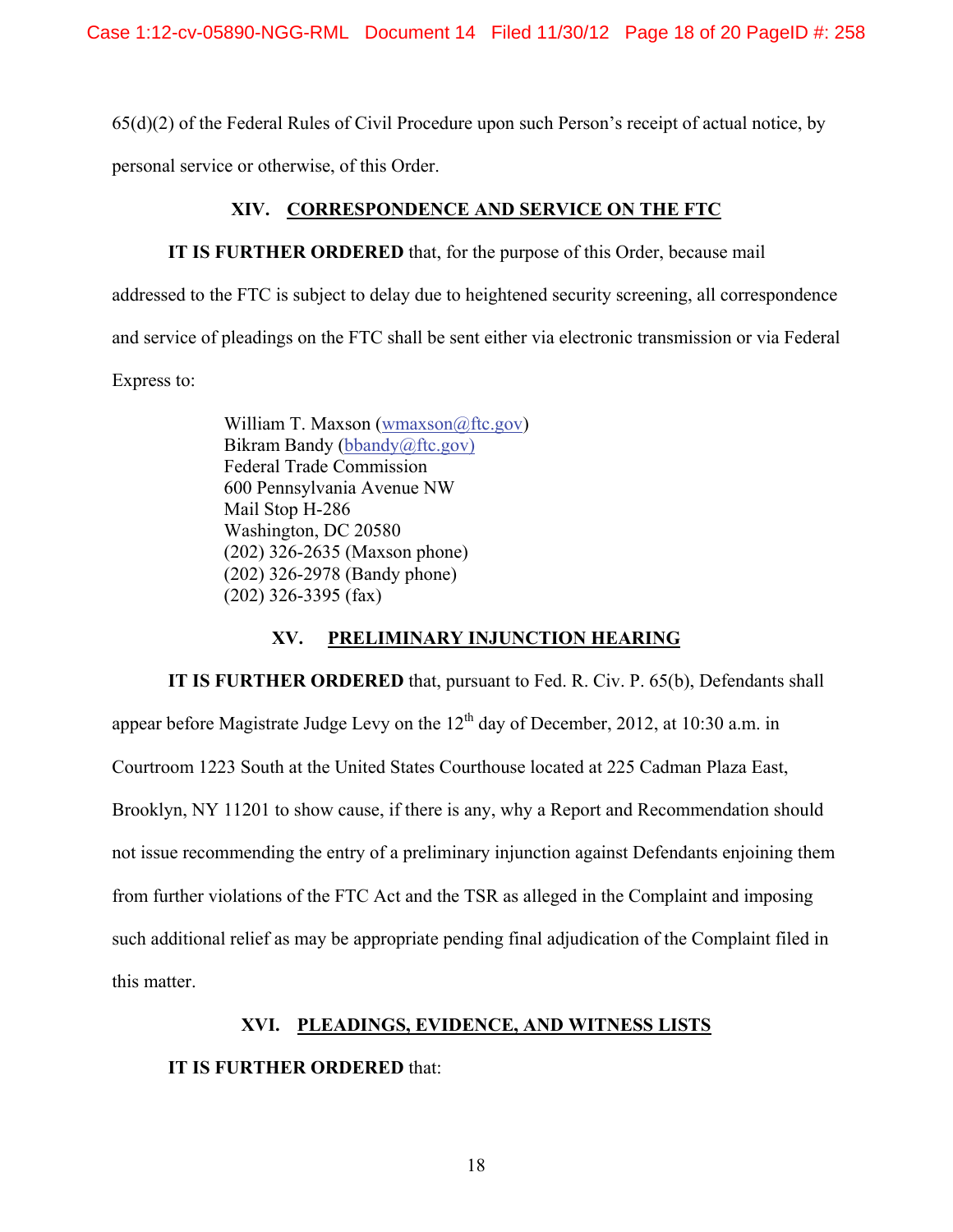- A. Defendants shall file with the Court and serve on the FTC's counsel any answering pleadings, affidavits, motions, expert reports, declarations, and/or legal memoranda no later than five (5) business days prior to the hearing on the FTC's request for a preliminary injunction;
- B. The FTC may file responsive or supplemental pleadings, materials, affidavits, expert reports, declarations, and/or memoranda with the Court and serve the same on counsel for Defendants no later than one (1) day prior to the preliminary injunction hearing in this matter;
- C. The question of whether this Court should enter a preliminary injunction pursuant to Rule 65 of the Federal Rules of Civil Procedure enjoining Defendants during pendency of this action shall be resolved on the pleadings, declarations, exhibits, and memoranda filed by, and oral argument of, the parties;
- D. Live testimony shall be heard only on further order of this Court on motion filed with the Court and served on counsel for the other parties at least five (5) business days prior to the preliminary injunction hearing in this matter, with such motion setting forth the name, address, and telephone number of each proposed witness, a detailed summary or affidavit disclosing the substance of each proposed witness's testimony, and an explanation of why the taking of live testimony would be helpful to the Court;
- E. Any papers opposing a timely motion to present live testimony or to present live testimony in response to live testimony to be presented by another party shall be filed with this Court and served on the other parties at least three (3) business days prior to the preliminary injunction hearing in this matter;